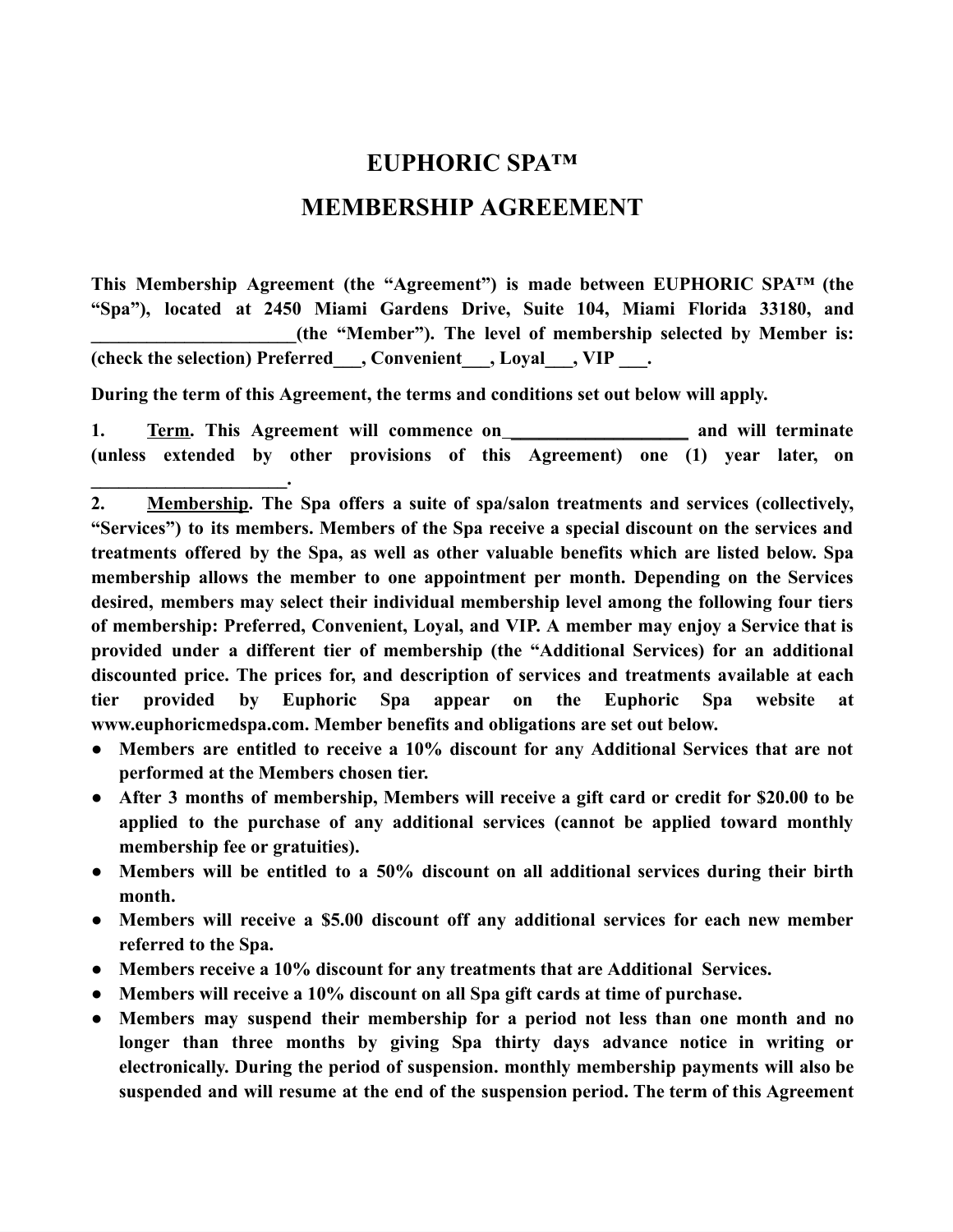**will be automatically extended for the same length of time as the suspension. Member understands and agrees that the terms of this Agreement require that Spa receive twelve monthly membership payments.** 

- **● All Services are by appointment only. Members will make their appointments online at the website shown above ( [www.euphoricmedspa.com \)](http://www.euphoricmedspa.com/)subject to availability on a first- come first-serve basis. The Spa does not guarantee that any specific provider will be available to serve or treat a member, only that the specified Services will be provided .**
- **● Time is precious. Members will be charged for their scheduled Services for missed appointments. Cancellations must be made at least 24 hours in advance, otherwise the charges for the cancelled Services will be charged to the Member.**
- **● Gratuities are not included in the membership fees. In those instances where a member fails to leave a gratuity to the service provider/therapist, a gratuity of 20% will be added to the cost of any Services provided to Member.**
- **● The Spa maintains a "buddy pass" program whereby, no more than twice a year, Member may permit another person to enjoy member's Spa Services. The Spa must be notified by Member at least 24 hours in advance, by email, providing Spa with the name and contact information for the recipient of the buddy pass.**

**3. Payment. There will be a non-refundable enrollment fee of \$29.00 applicable to all members for the first year of membership. If membership is renewed within six months after the first year of membership ends, there will be no additional enrollment fee for the following year. Monthly membership payments will be made by automatic payment to Spa. Member will arrange for either an automatic credit card payment at the time of enrollment and will complete the attached Credit Card Authorization Form. Payments will be charged to Member's account on the first day of each month during the membership term.** 

**4. Cancellation. Member may cancel their membership at any time before the yearly membership term expires by giving thirty days advance written notice and by paying to Spa the greater of: (i) one month's membership fee, or (ii) repaying to Spa the savings Member has received for the Services used during the months of membership plus the value of savings for Services using a gift card (whether by Member or Member's guest).** 

**5. Termination By Spa . Spa reserves the right to suspend or terminate any membership for the following reasons:** 

- **A. Member has not paid Spa any monies due under this Agreement and the debt remains**
- **B. unpaid for thirty days after notification from Spa.**
- **C. Member commits a serious violation of this Agreement or of any rule adopted by the Spa from time to time.**
- **D. Member has misrepresented important information about herself or her medical condition such that, if the truth had been disclosed to Spa, it might reasonably have declined the membership.**
- **6. Miscellaneous.**